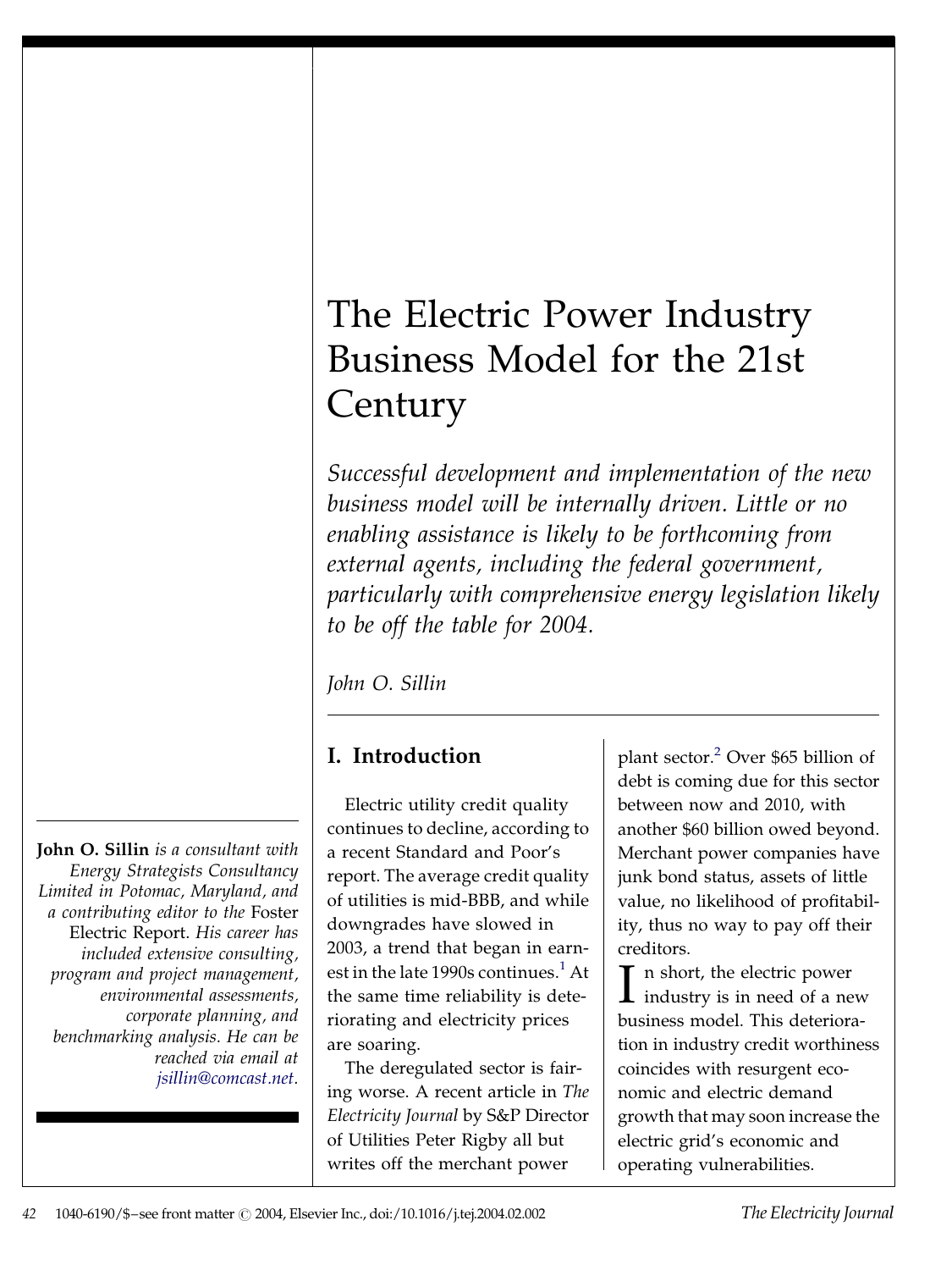#### II. The Challenge Part I: Economic and Electricity Demand Growth

The national economy is in the early stages of what seems likely to be a sustained recovery. GDP growth has averaged 3.0 percent since 1980 and expansionary fiscal and monetary policies ensure this trend. Free trade agreements in Latin America, and rapid economic growth in high-population countries in East Asia, including China and India, are adding to the expansion.

 $\blacksquare$  T arbingers of future expan- $\blacktriangle$  sion include the positive growth logged in 2001 and 2002 even as the nation was recovering from Sept. 11, uncovering corporate scandals, fighting the war on terror, and dealing with the residue of the burst stock market bubble. Last year, economic growth came to more than 3.3 percent on an annualized basis in the second quarter, accelerated to 8.2 percent in the third quarter (the latter figure is the highest quarterly growth rate since 1984), and was just over 4 percent in the fourth quarter. Overall economic growth was 3.1 percent in 2003 compared to 2.2 percent in 2002.<sup>[3](#page--1-0)</sup>

Other positive developments are a 30 percent increase in corporate profits in the third quarter, the largest increase in 19 years, and a steady and significant increase in consumer confidence. Manufacturing is expanding (up six months in a row accompanied by growth in new orders and employment), and construction spending has lingered at all-time highs.



Figure 1: Economic and Electricity Growth Comparison

Electricity demand gives all indication of increasing consistently with its historical relationship with economic growth (Figure 1). Electricity production was up 3.3 percent in 2002, according to the Energy Information Administration (usage was up 4.1 percent, according to Edison Electric Institute), despite only modest economic growth. Technological advances should sustain long-run electrification trends, including boosting incomes and increasing electricity use in homes and businesses.

Also, as manufacturing modernizes, increased electricity use by industry is likely. Industrial production as measured by the Federal Reserve Board accelerated during the 1990s, declined during the 2001 recession, and has begun to trend upward again. Industry and manufacturing give all indication of remaining a strong component of the American economy. In 1997 the FRB industrial production index stood at 100, and by year-end it had passed 113 and was still increasing. $4$  $\overline{I}$  ith past relationships a guide, future GDP growth rate of 3 percent per year

will result in electricity demand growth of between 2.5 and 3 percent. Since 1980 electricity demand has increased at an average annual rate of 2.7 percent. Even if the relationship between economic and electric growth declines there will be significant increases in electrical usage. At an average growth rate of 2.5 percent per year electricity demand would increase 480 GW over the next 20 years; at an average annual rate of 2.0 percent demand would increase by 365 GW; at 1.5 percent the increase would be 260 GW.

### III. The Challenge Part II: The Need for Capital

Nationwide capacity reserve margins in 2002 were 16.4 percent (the extra capacity needed to meet surges in demand and unplanned power plant outages).<sup>5</sup> But this reserve margin is fragile, composed of economically obsolete generation owned by companies in the throes of liquidity crises. Given the adverse reliability events of recent years, and a less than robust transmission system, this capacity margin is inadequate.